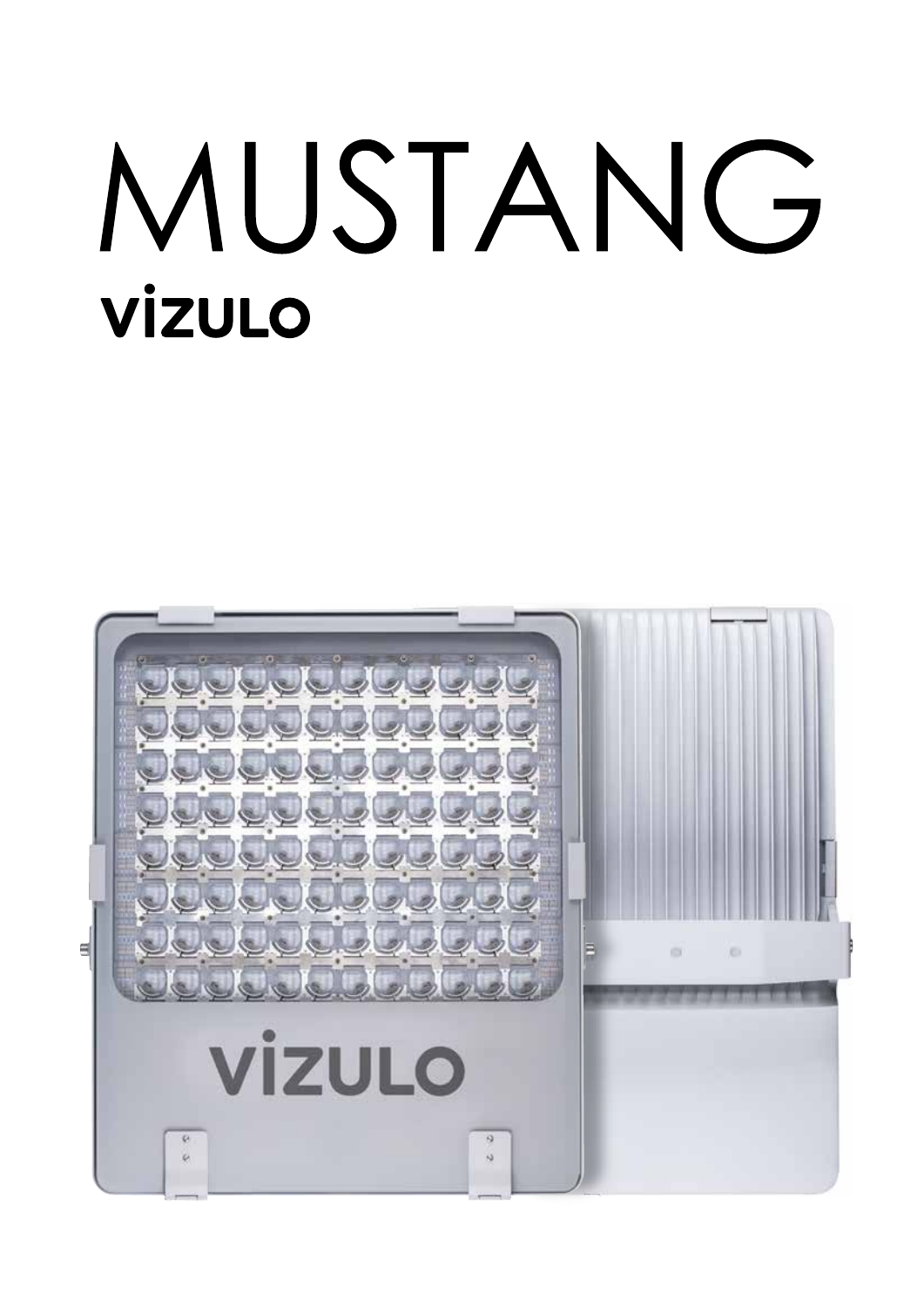- I Sports lighting
- Airport infrastructure
- Port infrastructure

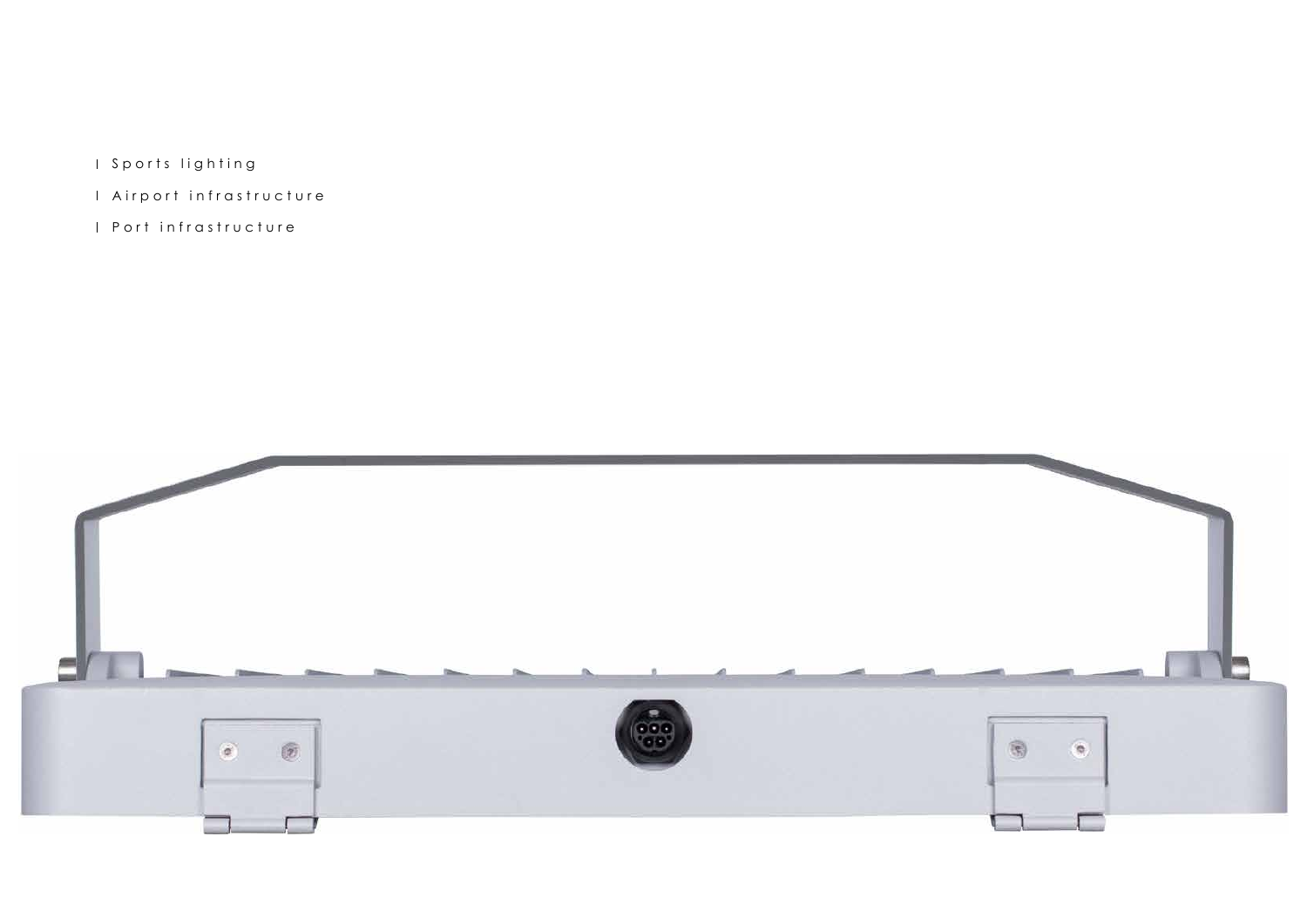Pressure equalisation. It ensures high air flow rates as well as high water protection capacity

**Ventilation plug**

Flat glass. Glass is fixed to die-cast aluminium frame with metal clips and can be easily replaced

# **Glass**

High quality LED's with optimal thermal resistance and energy consumption characteristic, for high lumen output and long expected life time. Color temperature available: 3000K, 4000K *(5000K, 5700K available on customer request)*

# **LED module**

- Radio frequency **Intelligent light control system**
- **Protection**

IP66 for the complete luminaire

- Die-cast aluminium **Body**
- Built-in surge protection 10 kV **Lighting protection**
- MUSTANG drivers offer integrated midnight dimming and network-controlled 1-10V and DALI protocols **Light regulation**
- **Opening**

Die-cast aluminium clips for tool-less opening and closing, fixed to the frame with stainless steel spring for easy maintenance

# **Module temperature control**

The LED driver will start reducing the light output when the LED's approach critical temperature. The temperature is measured via a sensor placed on the PCB *(function available on customer request)*



accessories list











# **Power supply position possibilities**

Max. cable length between drivers and luminaire/LED modules: **50 m** area: **1.5 mm**<br> **1.5 mm**<br>
And the state of the state of the state of the state of the state of the state of the state of the state of the state of the state of the state of the state of the state of the state of the state

Min. conductor cross section area:  $1.5 \text{ mm}^2$ 

**Angle position**





Flood light mounting angle **Standard mounting angle** Standard mounting angle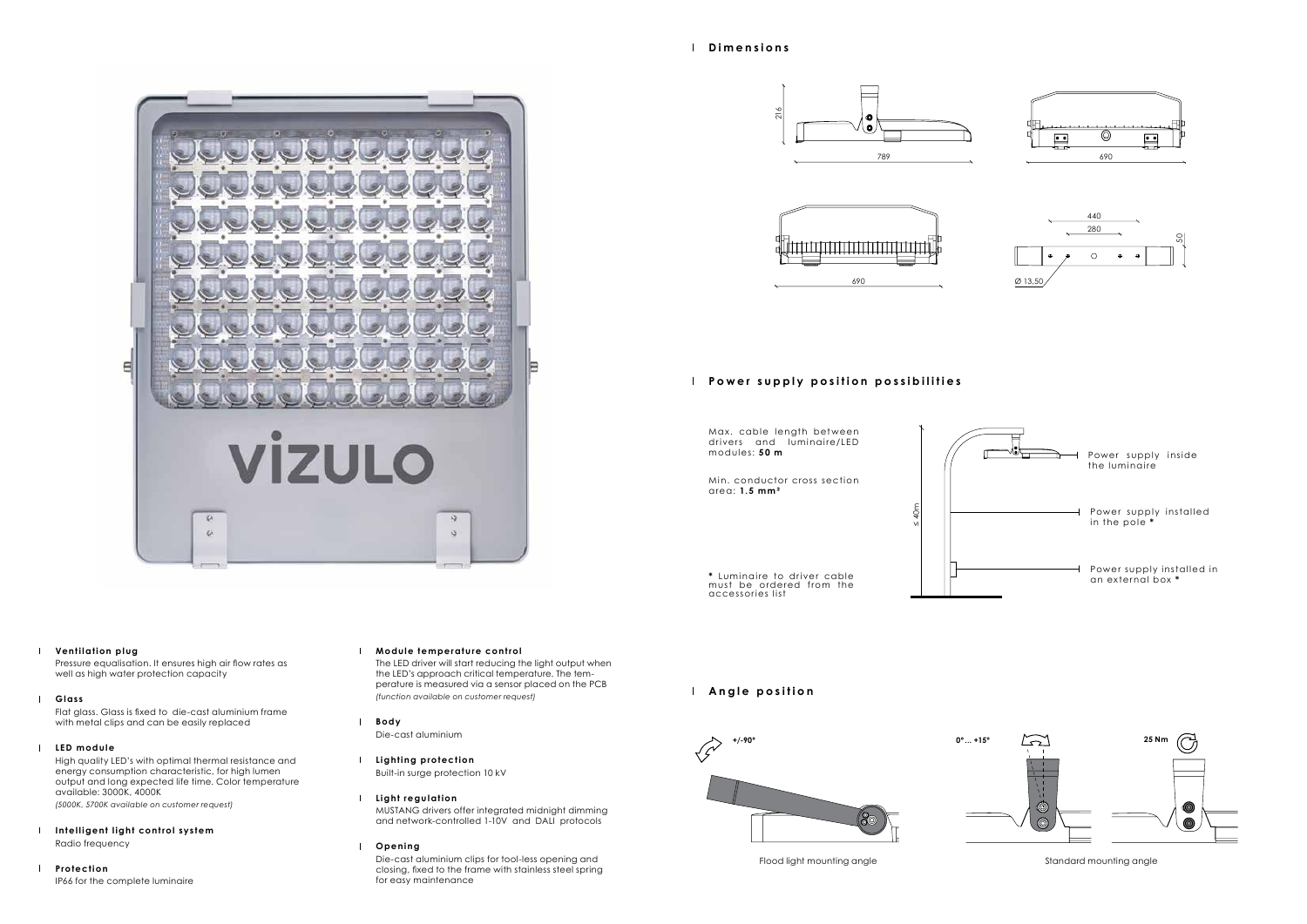Radio frequency<sup>(3</sup> Die-cast aluminum 1-10V, DALI, Midnight dimming Surge protection 6; 10 kV (optional)<sup>(4</sup> 100 000 h (L90B10C10) (5 Warranty 5 years

 $\bigoplus$   $\Box$  **IP66** 

220 - 240 **V** 50 - 60 **Hz** 3000/4000 (1 **K** -40 to +50 **°C** >70 (2 **CRI**

# **Technical information**

# **Custom modules** 4000K

**Standard modules** 4000K

**1** 5000 / 5700 available on request

| Number of LED's     |       | 72    |       |       |
|---------------------|-------|-------|-------|-------|
| Nominal current, mA | 350   | 500   | 700   | 350   |
| Power, W            | 300   | 400   | 500   | 400   |
| Luminous Flux, Im   | 34449 | 43792 | 51875 | 45820 |
| Efficacy, Im/W      | 114   | 109   | 103   | 114   |
| Power factor, PF    | በ.97  | 0.98  | 0.99  | 0.97  |

- **2** Luminaires with color rendering index (CRI): Ra >80 and Ra >90 on request
- **3** Optional. Available only with DALI ; 1 10 V
- **4** 10 kV ( L-N; L/N-PE ) surge protection device available on request
- **5** at Ta=25°, this value is only informative and may change according to selected article.



| <b>Number of LED's</b> |       | 264   |       |       |
|------------------------|-------|-------|-------|-------|
| Nominal current, mA    | 350   | 500   | 700   | 350   |
| Power. W               | 275   | 390   | 525   | 365   |
| Luminous Flux, Im      | 38740 | 52950 | 68070 | 51390 |
| Efficacy, Im/W         | 141   | 136   | 130   | 141   |
| Power factor, PF       | 0.96  | 0.97  | 0.98  | 0.96  |

| 96    |       |       |       |  |  |  |  |
|-------|-------|-------|-------|--|--|--|--|
| 350   | 430   | 520   | 580   |  |  |  |  |
| 400   | 500   | 600   | 675   |  |  |  |  |
| 45820 | 55294 | 63654 | 69087 |  |  |  |  |
| 114   | 110   | 106   | 102   |  |  |  |  |
| 0.97  | 0.98  | 0.99  | 0.99  |  |  |  |  |

|       | 352   |       |
|-------|-------|-------|
| 350   | 500   | 700   |
| 365   | 518   | 700   |
| 51390 | 70310 | 90540 |
| 141   | 136   | 129   |
| 0.96  | 0.97  | 0.98  |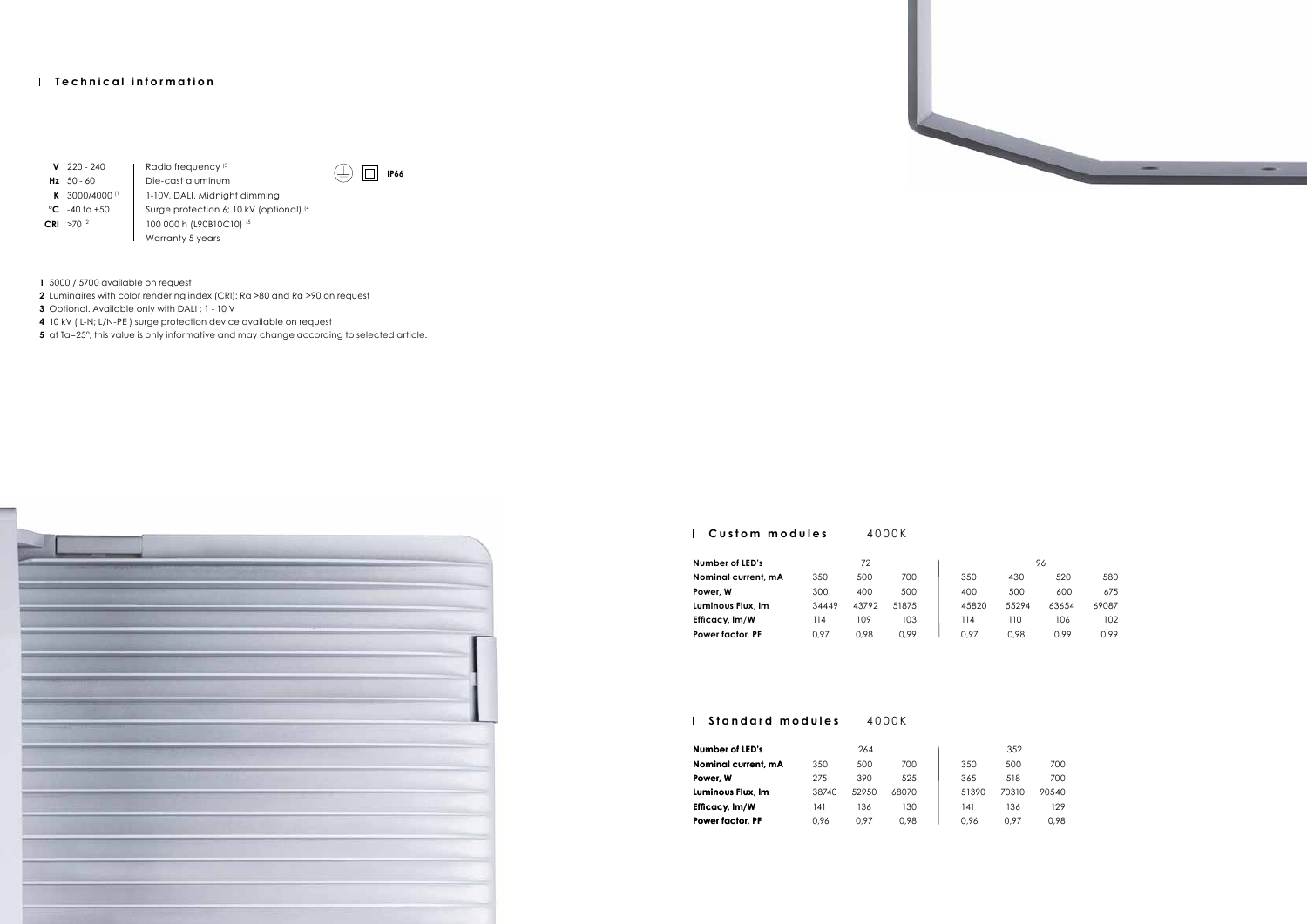# **Dimming**

# DALI

Digital Addressable Lighting Interface – digital signal interface specially developed for lighting applications. DALI network consists of a controller and one or more lighting devices (e.g., electrical ballasts, LED drivers and dimmers) that have DALI interfaces. The controller can monitor and control each light by means of a bi-directional data exchange. DALI requires a single pair of wires to form the bus for communication to all devices on a single DALI network.

# 0 - 10 V

Analog signal interface with no feedback from driver. For this dimming interface 100% is the maximum of driver and 10% is the minimum level. The output status is not guaranteed when the dimming signal is less than 1V. The output of LED driver could be completely switched off or there is still some light coming out of LED module. If application requirement is to completely turn off the driver, then additional switch at AC mains of driver is required.

# $1 - 10$  V

Analog signal interface with no feedback from driver. For this dimming interface 100% is the maximum of driver and 10% is the minimum level. The output status is not guaranteed when the dimming signal is less than 1V. The output of LED driver could be completely switched off or there is still some light coming out of LED module. If application requirement is to completely turn off the driver, then additional switch at AC mains of driver is required.

# MIDNIGHT DIMMING

Midnight dimming provides multi-stage night-time power reduction based on an internal timer referenced to the power on/off time. There is no need for an external control infrastructure. The unit automatically performs a dimming profile based on the predefined scheduled reference to the midpoint, which is calculated based on the power on / off times.

|                                                                                                                                            |                                                                                                                                                                                                                   | - E - Eco |
|--------------------------------------------------------------------------------------------------------------------------------------------|-------------------------------------------------------------------------------------------------------------------------------------------------------------------------------------------------------------------|-----------|
|                                                                                                                                            | MSI I                                                                                                                                                                                                             |           |
| Power [W]                                                                                                                                  | 050700                                                                                                                                                                                                            |           |
| Color rendering index                                                                                                                      | $270 - 7$<br>$≥80 - 8$<br>$290 - 9$                                                                                                                                                                               |           |
| Color temperature [K]<br>Standard values:                                                                                                  | 2700  5700<br>4000 K - 40<br>5700 K - 57                                                                                                                                                                          |           |
| Lens                                                                                                                                       | Type 2x2 - L01L99<br>Asymetric front - AFR<br>Asymetric left - ALT<br>Asymetric right - ART                                                                                                                       |           |
| LED module type                                                                                                                            | 6 LEDs, type X lens - Y<br>44 LEDs, type 2x2 lens - X                                                                                                                                                             |           |
| LED quantity                                                                                                                               | 001  352                                                                                                                                                                                                          |           |
| Color                                                                                                                                      | Silver (RAL9006) - CS<br>Asphalt (DB703) - CA<br>*other color available on request                                                                                                                                |           |
| Mounting                                                                                                                                   | Standard - A<br>Flood light (reinforced) - R                                                                                                                                                                      |           |
| Dimming                                                                                                                                    | non dimmable - N<br>DALI - D<br>$1-10V - A$<br>midnight dimming - M<br>step dimming - S<br>mains dimming - L<br>power line communication - P<br>wireless - W<br>NEMA socket (DALI) - Y<br>Zhaga socket (DALI) - Z |           |
| Surge protection<br>6 kV  10 kV integrated in driver - G<br>separate built-in 10 kV/10 kA SPD - H<br>separate built-in 30 kV/15 kA SPD - K |                                                                                                                                                                                                                   |           |
| Insulation                                                                                                                                 | $Class I - I$<br>Class II - 2<br>Class I with external driver - 4<br>Class II with external driver - 5                                                                                                            |           |



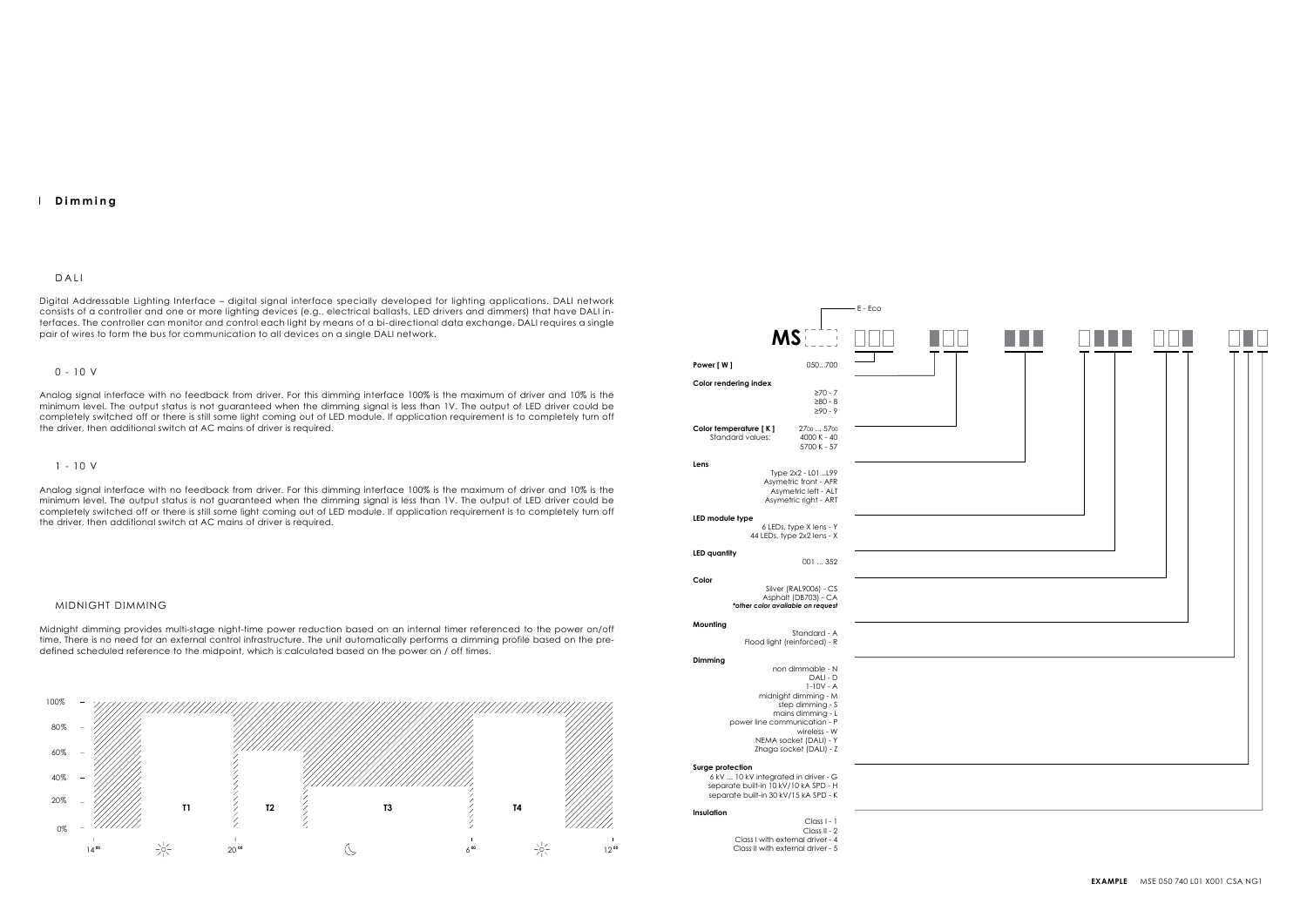# **Custom LED modules** 96 LEDs **Standard LED modules** 352 LEDs

| Luminous<br>flux, Im | Luminous<br>efficacy, Im/W | Lens            | Body<br>color | Dimming     |
|----------------------|----------------------------|-----------------|---------------|-------------|
| 51900 lm             | 142 lm/W                   | L07             | Silver        | <b>DALI</b> |
| 52930 lm             | 145 lm/W                   | L08             | Silver        | <b>DALI</b> |
| 51394 lm             | 140 lm/W                   | L <sub>13</sub> | Silver        | <b>DALI</b> |
| 53963 lm             | 147 lm/W                   | L14             | Silver        | <b>DALI</b> |
| 55505 lm             | 152 lm/W                   | L15             | Silver        | <b>DALI</b> |
| 50366 lm             | 138 lm/W                   | L <sub>20</sub> | Silver        | <b>DALI</b> |
| 47796 lm             | 131 lm/W                   | L35             | Silver        | <b>DALI</b> |
| 52421 lm             | 143 lm/W                   | L37             | Silver        | <b>DALI</b> |
| 71020 lm             | 136 lm/W                   | L07             | Silver        | DALI        |
| 72426 lm             | 139 lm/W                   | L08             | Silver        | <b>DALI</b> |
| 70317 lm             | 135 lm/W                   | L13             | Silver        | <b>DALI</b> |
| 73832 lm             | 142 lm/W                   | L14             | Silver        | DALI        |
| 75942 lm             | 146 lm/W                   | L15             | Silver        | DALI        |
| 68910 lm             | 132 lm/W                   | L <sub>20</sub> | Silver        | DALI        |
| 65394 lm             | 126 lm/W                   | L35             | Silver        | DALI        |
| 72723 lm             | 139 lm/W                   | L37             | Silver        | DALI        |
| 91449 lm             | 130 lm/W                   | L07             | Silver        | DALI        |
| 93260 lm             | 133 lm/W                   | L08             | Silver        | <b>DALI</b> |
| 90544 lm             | 129 lm/W                   | L13             | Silver        | DALI        |
| 95071 lm             | 135 lm/W                   | L14             | Silver        | DALI        |
| 97787 lm             | 139 lm/W                   | L15             | Silver        | DALI        |
| 88733 lm             | 126 lm/W                   | L <sub>20</sub> | Silver        | DALI        |
| 84205 lm             | 120 lm/W                   | L35             | Silver        | DALI        |
| 92354 lm             | 132 lm/W                   | L37             | Silver        | <b>DALI</b> |
|                      |                            |                 |               |             |

| Article  | <b>Model Number</b>        | Power, w | Color<br>temperature, K | Luminous<br>flux, Im | Luminous<br>efficacy, Im/W | Lens | Body<br>color | Dimming     | Article  | <b>Model Number</b>        | Power, w | Color<br>temperature, K | Luminous<br>flux, Im | Luminous<br>efficacy, Im/W | Lens | Body<br>color | Dimming |
|----------|----------------------------|----------|-------------------------|----------------------|----------------------------|------|---------------|-------------|----------|----------------------------|----------|-------------------------|----------------------|----------------------------|------|---------------|---------|
| 61000002 | MS 400 740 M17 X096 SA DH1 | 400 W    | 4000K                   | 45820 lm             | $114 \text{ Im/W}$         | M17  | Silver        | DALI        | 61000056 | MS 365 750 L07 Y352 SA DH1 | 365 W    | 5000K                   | 51900 lm             | 142 lm/W                   | LO7  | Silver        | DALI    |
| 61000003 | MS 400 740 L48 X096 SA DH1 | 400 W    | 4000 K                  | 45820 lm             | $114 \text{ Im/W}$         | 48   | Silver        | DALI        | 6100005  | MS 365 750 L08 Y352 SA DH1 | 365W     | 5000K                   | 52930 lm             | 145 lm/W                   | LO8  | Silver        | DALI    |
| 61000004 | MS 400 740 L47 X096 SA DH1 | 400 W    | 4000 K                  | 45820 lm             | $114 \text{ Im/W}$         | 47   | Silver        | DALI        | 61000058 | MS 365 750 L13 Y352 SA DH1 | 365W     | 5000K                   | 51394 lm             | $140 \, \text{Im/W}$       | L13  | Silver        | DALI    |
| 61000005 | MS 500 740 M17 X096 SA DH1 | 500 W    | 4000 K                  | 55294 lm             | $110 \, \text{Im/W}$       | M17  | Silver        | DALI        | 61000059 | MS 365 750 L14 Y352 SA DH1 | 365W     | 5000K                   | 53963 lm             | 147 lm/W                   | L14  | Silver        | DALI    |
| 61000006 | MS 500 740 L48 X096 SA DH1 | 500 W    | 4000 K                  | 55294 lm             | $110 \, \text{Im/W}$       | 48   | Silver        | DALI        | 61000060 | MS 365 750 L15 Y352 SA DH1 | 365W     | 5000K                   | 55505 lm             | 152 lm/W                   | L15  | Silver        | DALI    |
| 61000007 | MS 500 740 L47 X096 SA DH1 | 500 W    | 4000 K                  | 55294 lm             | $110 \, \text{Im/W}$       | 47   | Silver        | DALI        | 61000061 | MS 365 750 L20 Y352 SA DH1 | 365W     | 5000K                   | 50366 lm             | 138 lm/W                   | L20  | Silver        | DALI    |
| 61000008 | MS 600 740 M17 X096 SA DH1 | 600 W    | 4000 K                  | 63654 lm             | 106 lm/W                   | M17  | Silver        | DALI        | 61000062 | MS 365 750 L35 Y352 SA DH1 | 365W     | 5000K                   | 47796 lm             | 131 Im/W                   | L35  | Silver        | DALI    |
| 61000009 | MS 600 740 L48 X096 SA DH1 | 600 W    | 4000 K                  | 63654 lm             | 106 lm/W                   | 48   | Silver        | DALI        | 61000063 | MS 365 750 L37 Y352 SA DH1 | 365W     | 5000K                   | 52421 Im             | $143 \mathrm{Im} / W$      | L37  | Silver        | DALI    |
| 61000010 | MS 600 740 L47 X096 SA DH1 | 600 W    | 4000 K                  | 63654 lm             | 106 lm/W                   | 47   | Silver        | DALI        | 61000064 | MS 520 750 L07 Y352 SA DH1 | 520 W    | 5000K                   | 71020 lm             | 136 lm/W                   | L07  | Silver        | DALI    |
| 6100001  | MS 675 740 M17 X096 SA DH1 | 675 W    | 4000 K                  | 69087 lm             | 102 lm/W                   | M17  | Silver        | DALI        | 61000065 | MS 520 750 L08 Y352 SA DH1 | 520 W    | 5000K                   | 72426 lm             | 139 lm/W                   | LO8  | Silver        | DALI    |
| 61000012 | MS 675 740 L48 X096 SA DH1 | 675 W    | 4000 K                  | 69087 lm             | 102 lm/W                   | 48   | Silver        | <b>DALI</b> | 61000066 | MS 520 750 L13 Y352 SA DH1 | 520 W    | 5000K                   | 70317 lm             | $135 \mathrm{Im} / W$      | L13  | Silver        | DALI    |
| 61000013 | MS 675 740 L47 X096 SA DH1 | 675 W    | 4000 K                  | 69087 lm             | $102 \, \text{Im/W}$       | 47   | Silver        | DALI        | 6100006  | MS 520 750 L14 Y352 SA DH1 | 520 W    | 5000K                   | 73832 lm             | $142 \mathrm{Im} / W$      | L14  | Silver        | DALI    |
|          |                            |          |                         |                      |                            |      |               |             | 61000068 | MS 520 750 L15 Y352 SA DH1 | 520 W    | 5000K                   | 75942 lm             | 146 lm/W                   | L15  | Silver        | DALI    |
|          |                            |          |                         |                      |                            |      |               |             | 6100006  | MS 520 750 L20 Y352 SA DH1 | 520 W    | 5000K                   | 68910 lm             | 132 lm/W                   | L20  | Silver        | DALI    |
| 61000014 | MS 400 750 M17 X096 SA DH1 | 400 W    | 5000K                   | 49871 lm             | $124 \mathrm{Im} / W$      | M17  | Silver        | DALI        | 61000070 | MS 520 750 L35 Y352 SA DH1 | 520 W    | 5000K                   | 65394 lm             | 126 lm/W                   | L35  | Silver        | DALI    |
| 61000015 | MS 400 750 L48 X096 SA DH1 | 400 W    | 5000K                   | 49871 lm             | $124 \mathrm{Im} / W$      | 48   | Silver        | DALI        | 61000071 | MS 520 750 L37 Y352 SA DH1 | 520 W    | 5000K                   | 72723 lm             | 139 lm/W                   | L37  | Silver        | DALI    |
| 61000016 | MS 400 750 L47 X096 SA DH1 | 400 W    | 5000 K                  | 49871 lm             | $124 \mathrm{Im} / W$      | 47   | Silver        | DALI        | 61000072 | MS 700 750 L07 Y352 SA DH1 | 700 W    | 5000K                   | 91449 lm             | 130 lm/W                   | LO7  | Silver        | DALI    |
| 6100001  | MS 500 750 M17 X096 SA DH1 | 500 W    | 5000K                   | 60116 lm             | 120 lm/W                   | M17  | Silver        | DALI        | 61000073 | MS 700 750 L08 Y352 SA DH1 | 700 W    | 5000K                   | 93260 lm             | 133 lm/W                   | L08  | Silver        | DALI    |
| 61000018 | MS 500 750 L48 X096 SA DH1 | 500 W    | 5000K                   | 60116 lm             | 120 lm/W                   | 48   | Silver        | DALI        | 61000074 | MS 700 750 L13 Y352 SA DH1 | 700 W    | 5000K                   | 90544 lm             | 129 lm/W                   | L13  | Silver        | DALI    |
| 61000019 | MS 500 750 L47 X096 SA DH1 | 500 W    | 5000K                   | 60116 lm             | 120 lm/W                   | 47   | Silver        | DALI        | 61000075 | MS 700 750 L14 Y352 SA DH1 | 700 W    | 5000 K                  | 95071 lm             | $135 \mathrm{Im} / W$      | L14  | Silver        | DALI    |
| 61000020 | MS 600 750 M17 X096 SA DH1 | 600 W    | 5000K                   | 69705 lm             | $116 \text{ Im/W}$         | M17  | Silver        | DALI        | 61000076 | MS 700 750 L15 Y352 SA DH1 | 700 W    | 5000K                   | 97787 lm             | $139 \mathrm{Im} / W$      | L15  | Silver        | DALI    |
| 61000021 | MS 600 750 L48 X096 SA DH1 | 600 W    | 5000K                   | 69705 lm             | $116 \, \text{Im/W}$       | 48   | Silver        | DALI        | 6100007  | MS 700 750 L20 Y352 SA DH1 | 700 W    | 5000K                   | 88733 lm             | 126 lm/W                   | L20  | Silver        | DALI    |
| 61000022 | MS 600 750 L47 X096 SA DH1 | 600 W    | 5000K                   | 69705 lm             | $116 \mathrm{Im} / W$      | 47   | Silver        | DALI        | 61000078 | MS 700 750 L35 Y352 SA DH1 | 700 W    | 5000K                   | 84205 lm             | 120 lm/W                   | L35  | Silver        | DALI    |
| 61000023 | MS 675 750 M17 X096 SA DH1 | 675 W    | 5000K                   | 76249 lm             | $113 \text{ Im/W}$         | M17  | Silver        | DALI        | 61000079 | MS 700 750 L37 Y352 SA DH1 | 700 W    | 5000K                   | 92354 lm             | 132 lm/W                   | L37  | Silver        | DALI    |
| 61000024 | MS 675 750 L48 X096 SA DH1 | 675 W    | 5000 K                  | 76249 lm             | $113 \, \text{Im/W}$       | 48   | Silver        | DALI        |          |                            |          |                         |                      |                            |      |               |         |
| 61000025 | MS 675 750 L47 X096 SA DH1 | 675 W    | 5000K                   | 76249 lm             | $113 \text{ Im/W}$         | 47   | Silver        | DALI        |          |                            |          |                         |                      |                            |      |               |         |

# **Standard LED modules** 352 LEDs

| Article  | Model Number               | Power, w | Color<br>temperature, K | Luminous<br>flux, Im | Luminous<br>efficacy, Im/W | Lens             | Bodv<br>color | Dimming     |
|----------|----------------------------|----------|-------------------------|----------------------|----------------------------|------------------|---------------|-------------|
| 61000032 | MS 365 740 L07 Y352 SA DH1 | 365 W    | 4000 K                  | 51900 lm             | 142 lm/W                   | LO7              | Silver        | DALI        |
| 61000033 | MS 365 740 L08 Y352 SA DH1 | 365 W    | 4000 K                  | 52930 lm             | 145 lm/W                   | L08              | Silver        | DALI        |
| 61000034 | MS 365 740 L13 Y352 SA DH1 | 365 W    | 4000 K                  | 51394 lm             | 140 lm/W                   | L <sub>13</sub>  | Silver        | <b>DALI</b> |
| 61000035 | MS 365 740 L14 Y352 SA DH1 | 365 W    | 4000 K                  | 53963 lm             | $147$ lm/W                 | L14              | Silver        | <b>DALI</b> |
| 61000036 | MS 365 740 L15 Y352 SA DH1 | 365 W    | 4000 K                  | 55505 lm             | 152 lm/W                   | L15              | Silver        | <b>DALI</b> |
| 61000037 | MS 365 740 L20 Y352 SA DH1 | 365 W    | 4000 K                  | 50366 lm             | 138 lm/W                   | L <sub>20</sub>  | Silver        | <b>DALI</b> |
| 61000038 | MS 365 740 L35 Y352 SA DH1 | 365 W    | 4000 K                  | 47796 lm             | 131 lm/W                   | L35              | Silver        | DALI        |
| 61000039 | MS 365 740 L37 Y352 SA DH1 | 365 W    | 4000 K                  | 52421 lm             | 143 lm/W                   | L37              | Silver        | <b>DALI</b> |
| 61000040 | MS 520 740 L07 Y352 SA DH1 | 520 W    | 4000 K                  | 71020 lm             | 136 lm/W                   | L <sub>07</sub>  | Silver        | DALI        |
| 61000041 | MS 520 740 L08 Y352 SA DH1 | 520 W    | 4000 K                  | 72426 lm             | 139 lm/W                   | LO <sub>8</sub>  | Silver        | <b>DALI</b> |
| 61000042 | MS 520 740 L13 Y352 SA DH1 | 520 W    | 4000 K                  | 70317 lm             | 135 lm/W                   | L <sub>13</sub>  | Silver        | <b>DALI</b> |
| 61000043 | MS 520 740 L14 Y352 SA DH1 | 520 W    | 4000 K                  | 73832 lm             | $142 \mathrm{Im} / W$      | L14              | Silver        | DALI        |
| 61000044 | MS 520 740 L15 Y352 SA DH1 | 520 W    | 4000 K                  | 75942 lm             | 146 lm/W                   | L <sub>15</sub>  | Silver        | <b>DALI</b> |
| 61000045 | MS 520 740 L20 Y352 SA DH1 | 520 W    | 4000 K                  | 68910 lm             | $132 \mathrm{Im} / W$      | L20              | Silver        | <b>DALI</b> |
| 61000046 | MS 520 740 L35 Y352 SA DH1 | 520 W    | 4000 K                  | 65394 lm             | 126 lm/W                   | L35              | Silver        | <b>DALI</b> |
| 61000047 | MS 520 740 L37 Y352 SA DH1 | 520 W    | 4000 K                  | 72723 lm             | 139 lm/W                   | L37              | Silver        | <b>DALI</b> |
| 61000048 | MS 700 740 L07 Y352 SA DH1 | 700 W    | 4000 K                  | 91449 lm             | 130 lm/W                   | LO <sub>7</sub>  | Silver        | <b>DALI</b> |
| 61000049 | MS 700 740 L08 Y352 SA DH1 | 700 W    | 4000 K                  | 93260 lm             | 133 lm/W                   | L <sub>0</sub> 8 | Silver        | <b>DALI</b> |
| 61000050 | MS 700 740 L13 Y352 SA DH1 | 700 W    | 4000 K                  | 90544 lm             | 129 lm/W                   | L <sub>13</sub>  | Silver        | <b>DALI</b> |
| 61000051 | MS 700 740 L14 Y352 SA DH1 | 700 W    | 4000 K                  | 95071 lm             | 135 lm/W                   | L14              | Silver        | <b>DALI</b> |
| 61000052 | MS 700 740 L15 Y352 SA DH1 | 700 W    | 4000 K                  | 97787 lm             | 139 lm/W                   | L15              | Silver        | <b>DALI</b> |
| 61000053 | MS 700 740 L20 Y352 SA DH1 | 700 W    | 4000 K                  | 88733 lm             | 126 lm/W                   | L <sub>20</sub>  | Silver        | <b>DALI</b> |
| 61000054 | MS 700 740 L35 Y352 SA DH1 | 700 W    | 4000 K                  | 84205 lm             | 120 lm/W                   | L35              | Silver        | DALI        |
| 61000055 | MS 700 740 L37 Y352 SA DH1 | 700 W    | 4000 K                  | 92354 lm             | 132 lm/W                   | L37              | Silver        | DALI        |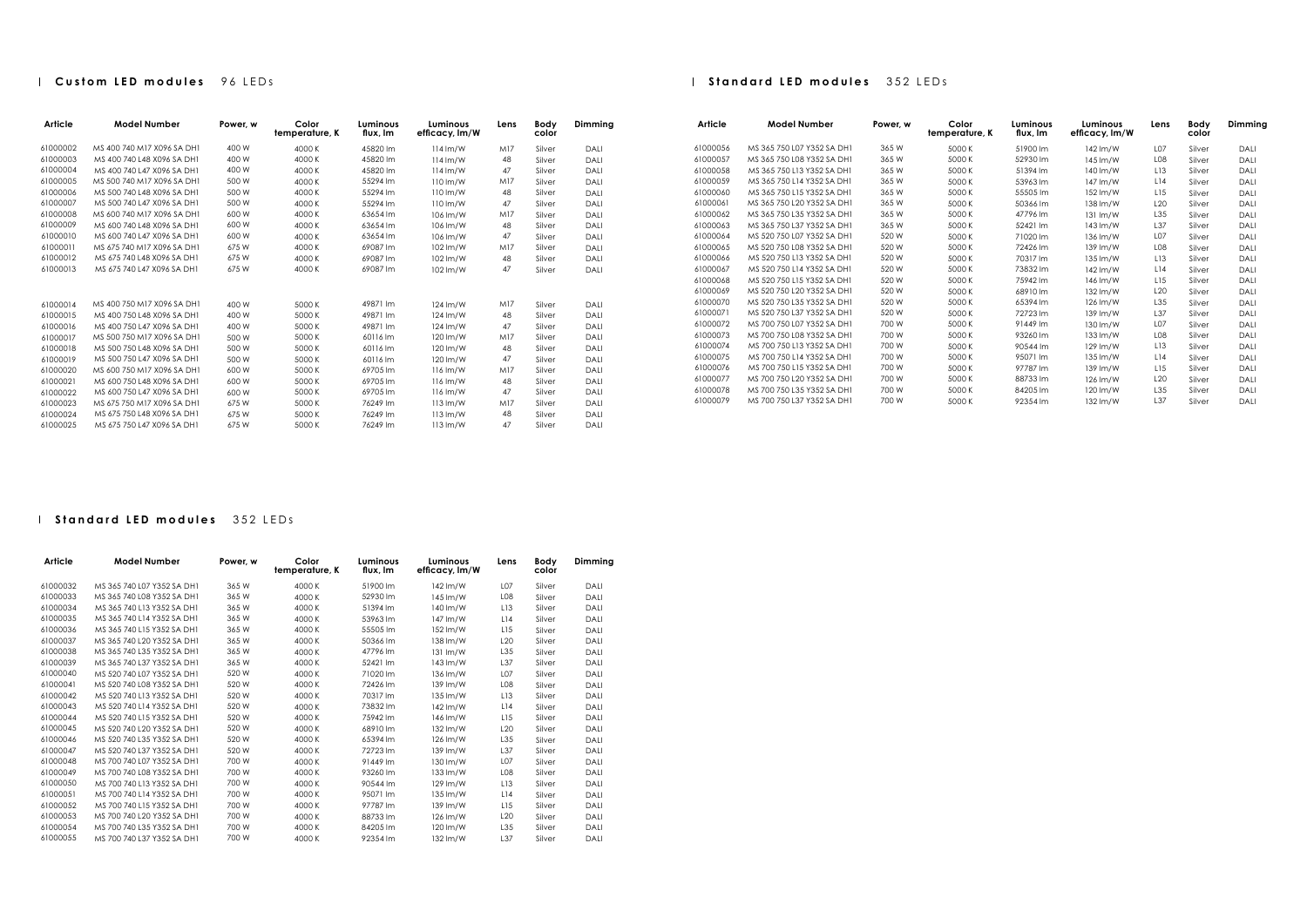# **Optics**

# Asymmetric



















M 17





# Symmetric

L 45

















0° <sup>15</sup>°

30° 45° 60°







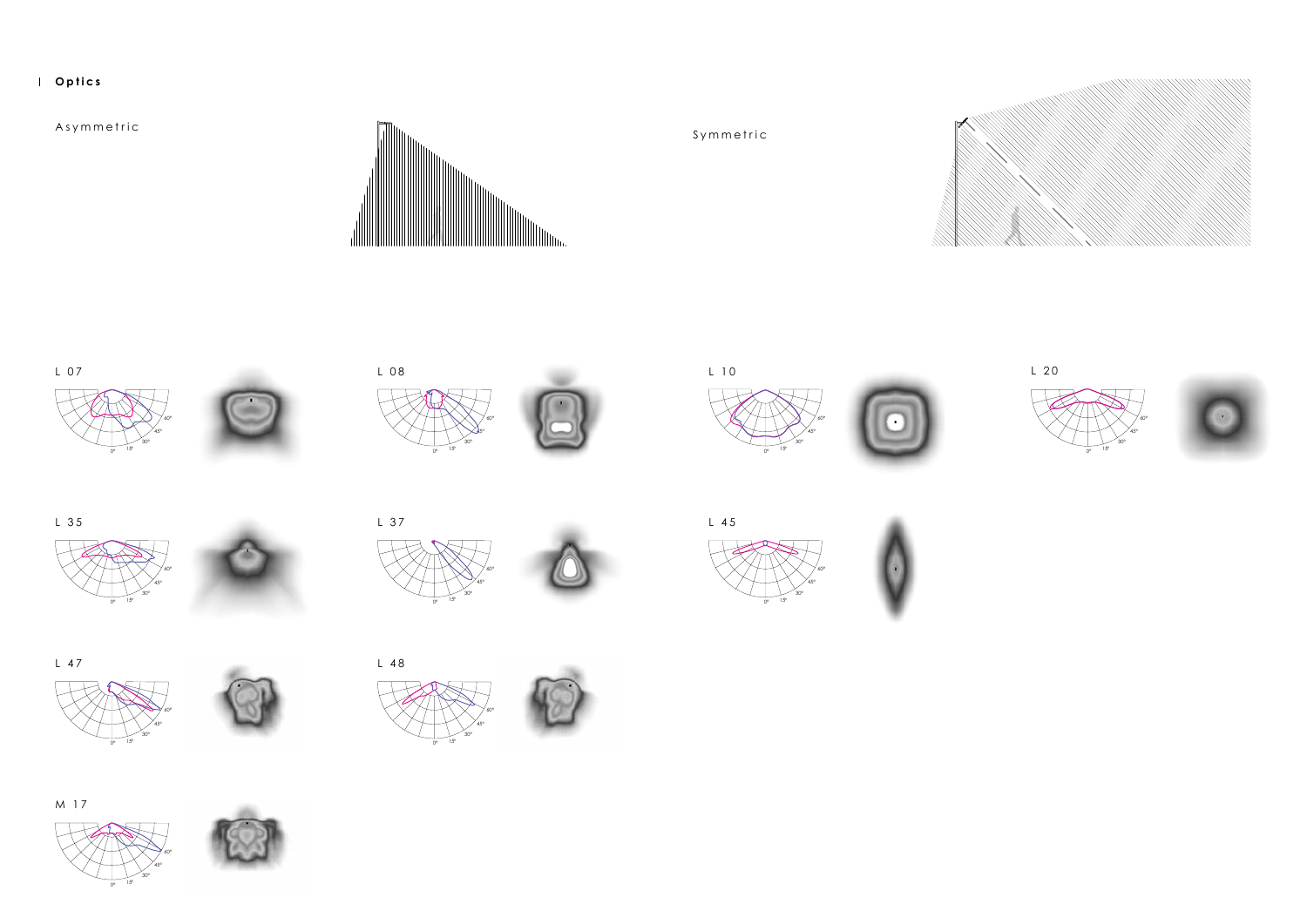# | Application



# Sports lighting





∩









Port<br>infrastructure

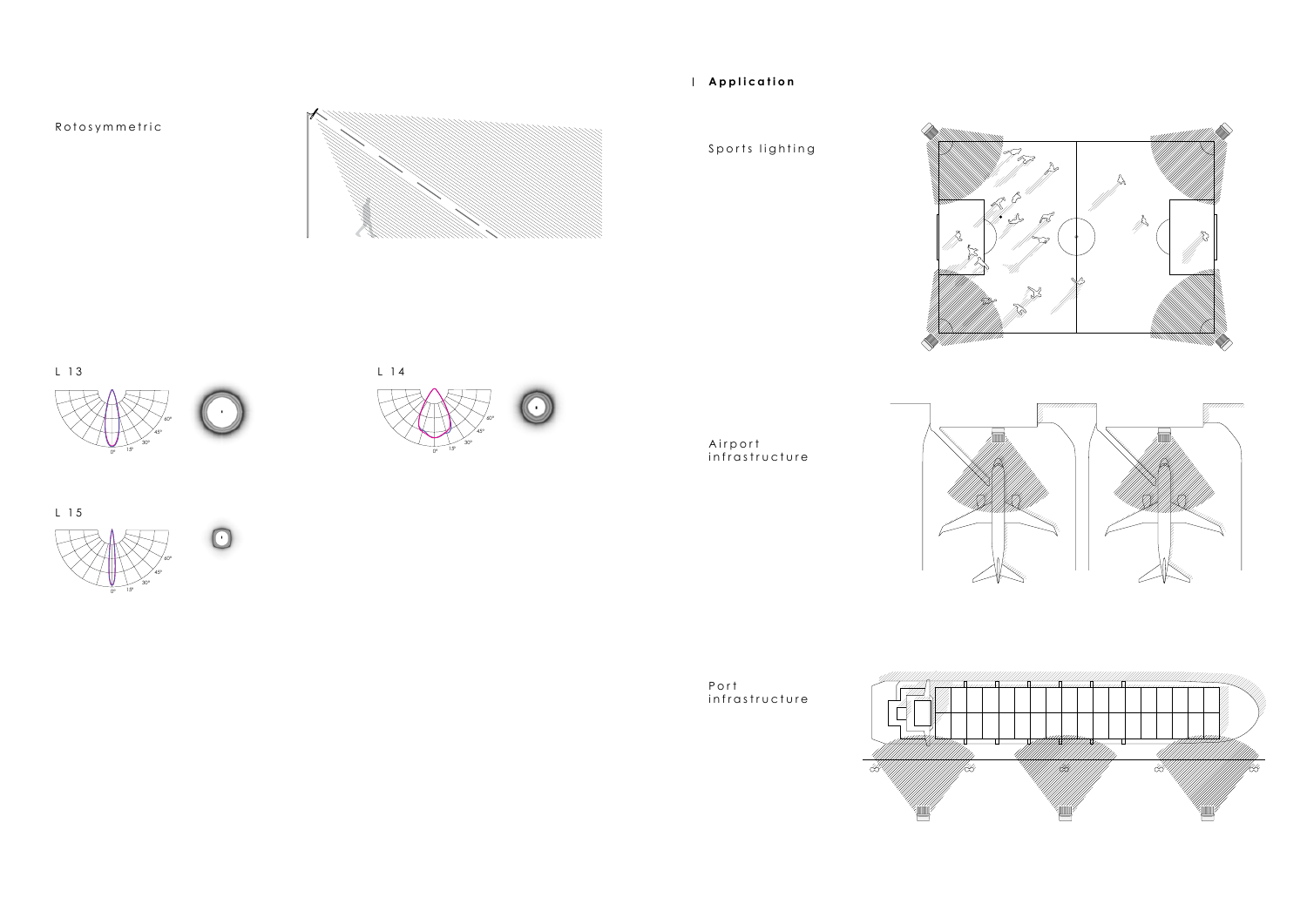# **Accessories**

# **Citintelly Segment controller**

Luminaire Controller is wireless mesh-networking device that uses 868 MHz for communication with Segment Controller and other Luminaire Controllers. It is delivered in various configurations to meet the needs of your applications.

Segment Controller receives commands from Citintelly server via GSM and transmits tasks to Luminaire Controller via radio fre quency communication.

Surge Protection device offersprotection against lighting surges; Voltage Protection level up (L-N) ≤ 1,5 kV Voltage Protection level up (L/N-PE) ≤ 1,8 kV  $U_{oc}$  = 10 kV

 $I_{max}$  = 10 kA  $I_{\text{nom}} = 5 \text{ kA}$ 

| Art. 70010001 | Luminaire controller, 2 relay                 |
|---------------|-----------------------------------------------|
|               | Art. 70010002   Luminaire controller, 1 relay |

# **Citintelly Surge Protection device**

Surge Protection device offersprotection against lighting surges; Voltage Protection level up (L-N) ≤ 1,5 kV Voltage Protection level up (L/N-PE) ≤ 2,0 kV  $U_{oc}$  = 10 kV  $I_{max}$  = 10 kA  $I_{\text{nom}} = 5 \text{ kA}$ 

Art. 70010004



# **Citintelly Luminaire controller**

2213362-3, 5 pin NEMA socket 105°C wires Art. 70000362 2213362-4, 7 pin NEMA socket 105°C wires

Art. 70002001

# **Radio Frequency Antenna**

Heavy duty IP67 enclosure Mounted in cabinet or luminaire body with 14 mm screw SMA connector

Art. 70000108

### **Surge Protection device**

Art. 70000203

# **NEMA Socket**

**Dummy Link for NEMA Socket** Art. 70000113













### **Connector**

IP66 rated connector offers easy installation of luminaires. 3 wire cable connector

Art. 70000313

### **Connector**

IP66 rated connector offers easy installation of luminaires. 5 wire cable connector

Art. 70000315

# **Pre-installed cable sets**

For iternal power supply:

| $3 \times 1.5$ mm - 0.5 m long cable | Art. 70000319 |
|--------------------------------------|---------------|
| $3 \times 1.5$ mm $-5$ m long cable  | Art. 70000320 |
| $3 \times 1.5$ mm - 6 m long cable   | Art. 70000321 |
| $3 \times 1.5$ mm - 8 m long cable   | Art. 70000322 |
| $3 \times 1.5$ mm $-10$ m long cable | Art. 70000323 |
| $3 \times 1.5$ mm $-12$ m long cable | Art. 70000324 |
| 3 x 1,5 mm - 18 m long cable         | Art. 70000325 |
| $3 \times 1.5$ mm - 20 m long cable  | Art. 70000425 |
| 3 x 1,5 mm - 22 m long cable         | Art. 70000426 |
| 3 x 1,5 mm - 25 m long cable         | Art. 70000427 |
| $3 \times 1.5$ mm - 32 m long cable  | Art. 70000430 |
| $3 \times 1.5$ mm - 42 m long cable  | Art. 70000431 |
| $3 \times 1.5$ mm - 50 m long cable  | Art. 70000432 |
|                                      |               |

5 x 1,5 mm - 0,5 m long cable Art. 70000305 5 x 1,5 mm - 5 m long cable Art. 70000316 5 x 1,5 mm - 6 m long cable Art. 70000317 5 x 1,5 mm - 8 m long cable Art. 70000318 5 x 1,5 mm - 10 m long cable Art. 70000306 5 x 1,5 mm - 12 m long cable Art. 70000307 5 x 1,5 mm - 18 m long cable Art. 70000308 5 x 1,5 mm - 20 m long cable Art. 70000428 5 x 1,5 mm - 22 m long cable Art. 70000429 5 x 1,5 mm - 25 m long cable Art. 70000429 5 x 1,5 mm - 32 m long cable Art. 70000433 5 x 1,5 mm - 42 m long cable Art. 70000434 5 x 1,5 mm -42 m long cable Art. 70000435

## **Pre-installed cable sets For external power supply**

| 0,5 m long cable | Art. 70000436 |
|------------------|---------------|
| 5 m long cable   | Art. 70000437 |
| 6 m long cable   | Art. 70000438 |
| 8 m long cable   | Art. 70000439 |
| 10 m long cable  | Art. 70000440 |
| 12 m long cable  | Art. 70000441 |
| 18 m long cable  | Art. 70000442 |
| 20 m long cable  | Art. 70000443 |
| 22 m long cable  | Art. 70000444 |
| 25 m long cable  | Art. 70000445 |
|                  |               |















# **Zhaga socket with cap**

Art. 70000613

# **Zhaga socket no cap**

Art. 70000612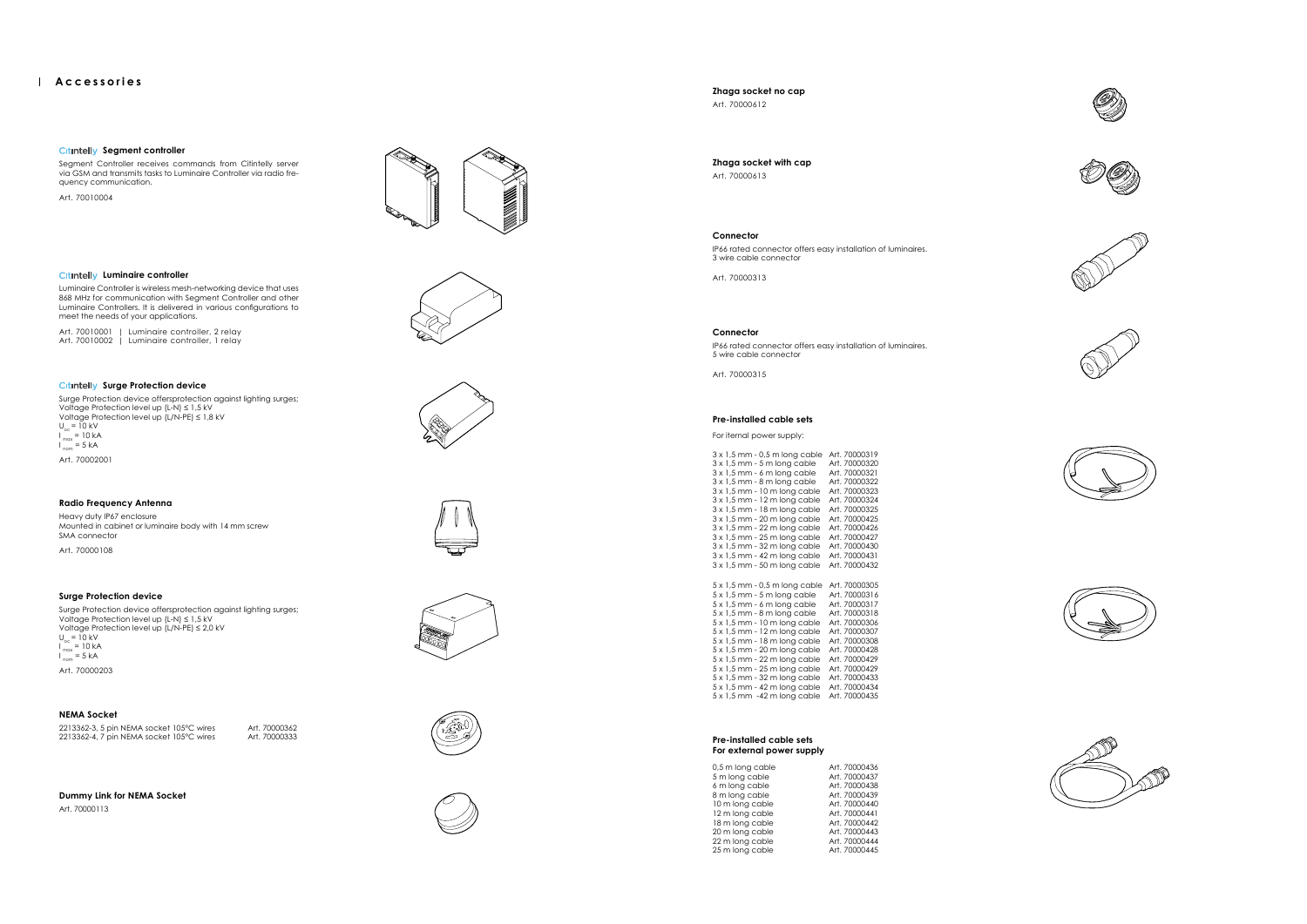